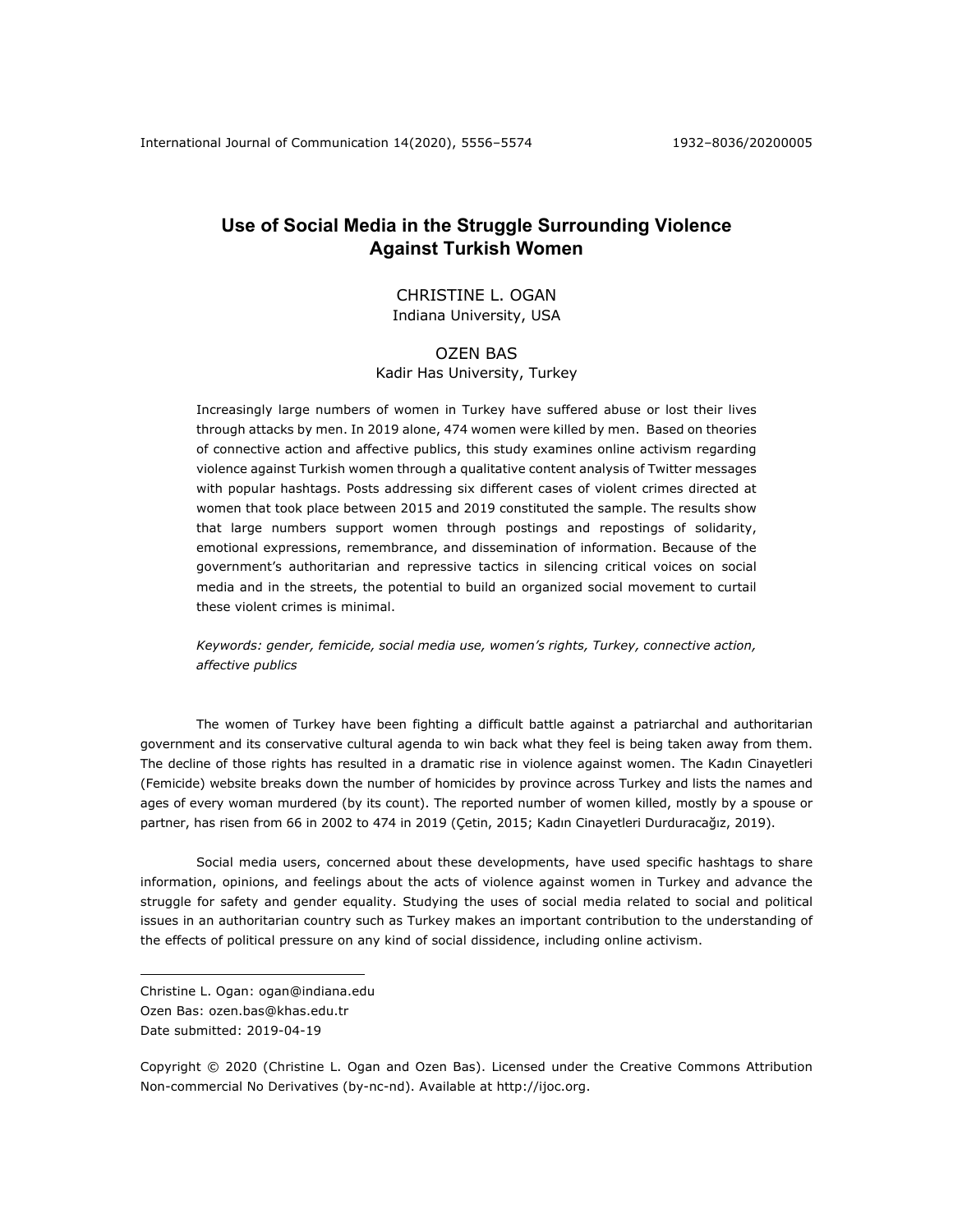To assess the use of social media from the perspective of connective action against the genderbased injustices in Turkish society, a content analysis of tweets with relevant hashtags was conducted. We analyzed the shared tweets about six different acts of violence against women in Turkey that occurred between 2015 and 2019. The qualitative content analysis was conducted to investigate (a) whether the user-generated content on Twitter served as a form of connective action (Bennett & Segerberg, 2012) and (b) whether it can be regarded as representing affective publics, in the soft structures of feeling, expression, and connection in the tweets related to the women who were the victims of violent acts (Papacharissi, 2015).

#### **Social Media Activism**

Most mainstream media in Turkey are aligned with and under the control of the AKP government ("Political Affiliations," 2020). Charging journalists with a range of crimes for writing about topics unfavorable to the president is one way this control is maintained. For three years, Turkey has held the dubious honor of jailing more journalists than any other country—68 in 2018 (including the most female journalists—14), all of whom were charged with crimes against the state (Beiser, 2019; Bulut, 2019). Therefore, women have not viewed the press as a legitimate outlet for airing their grievances or for reporting on incidences of violence perpetrated on them (Mat, 2018).

The use of social media for expressing opinion has provided a better option, though not completely safe, because of government surveillance, criminal investigations, and prosecutions and convictions regarding the critical content of such posts (Human Rights Watch, 2020). For example, by the end of March 2020, some 410 people had been arrested for "provocative" posts on social media about the coronavirus ("Turkey Rounds Up," 2020). Several times the government has blocked access to social media for political reasons, including a recent three-year ban of Wikipedia. Freedom House has ranked Turkey in the "not free" category for Internet freedom, mentioning "numerous people who were investigated or detained for online activities" ("Freedom on the Net 2019," 2019, para. 5).

In the years since the rise of online social networks, activists have adopted these tools to gain widespread support and build social movements to combat injustices on local, national and international levels. Bennett and Segerberg (2012) refer to such use of social networks as following the logic of connective action, in contrast to the logic of collective action "associated with high levels of organizational resources and the formation of collective identities" (p. 739). One of the organizational patterns for connective action the authors identify can be applied to the hashtag campaigns directed toward attacks on Turkish women. Bennett and Segerberg (2012) describe this pattern as "characterized by networks of issue advocacy organizations that engage the public using interactive digital media and easy-to-personalize action themes, often deploying batteries of social technologies to help citizens spread the word over their personal networks" (p. 742).

Connective action relies on "loose organizational linkages, technology deployments and personal action frames" (Bennett & Segerberg, 2012, p. 757) and not on organizationally brokered networks where communication is based on collective action frames more characteristic of a time when digitally networked action was not possible. The authors do not claim that connective action has replaced collective action, where people, often connected through an organizational structure, work together for some kind of common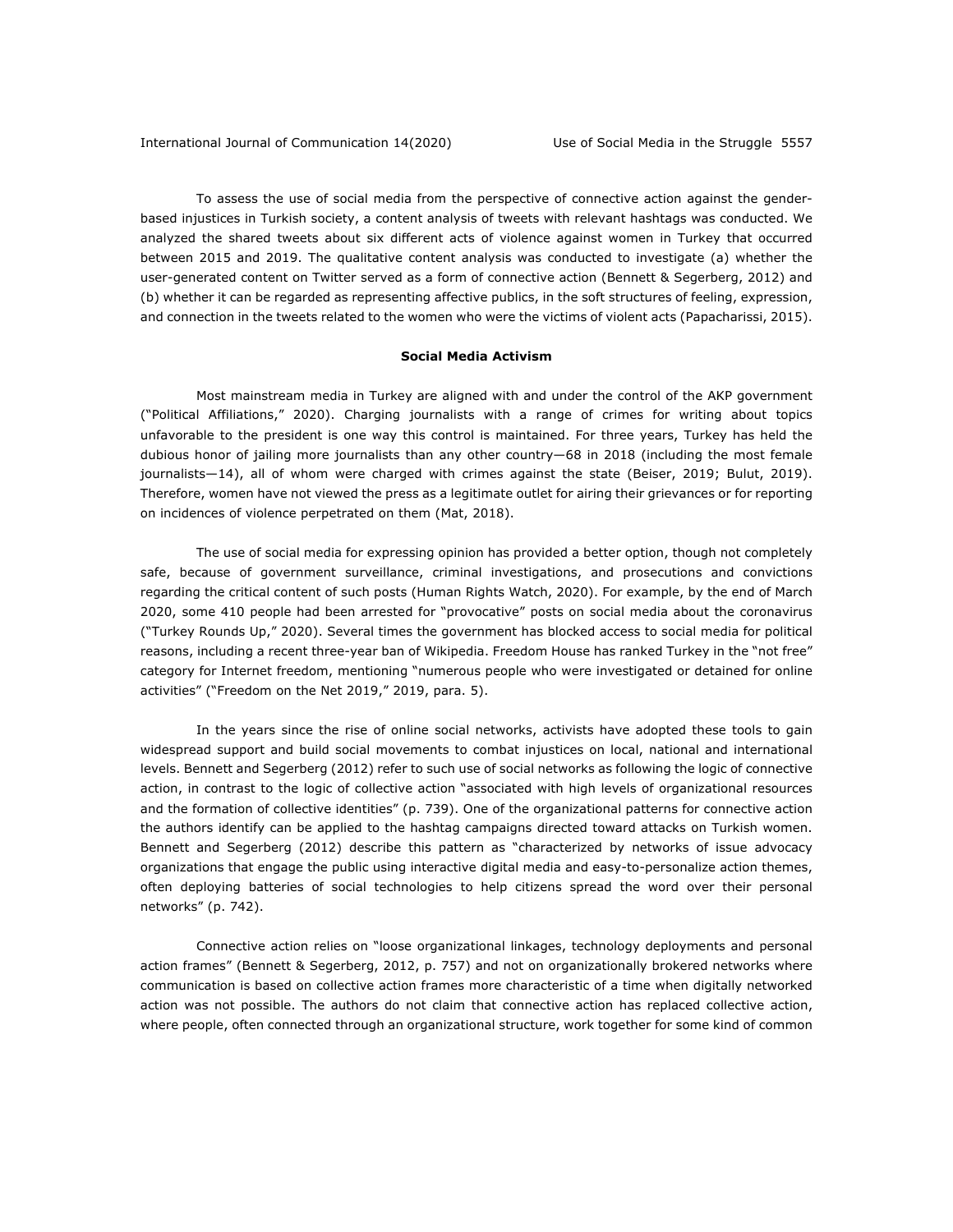goal. Instead, social media, such as Twitter, provide additional dimensions to protest movements (Segerberg & Bennett, 2011).

While collective identity constitutes an important focus of social movements and is often discussed in relation to collective action (Aourgh & Alexander, 2011; Gerbaudo & Treré, 2015; Ogan & Varol, 2017; Papaioannou & Olivos, 2013), activism that is constructed online through connective action, such as the protests to combat violence against women, may take a much longer time to achieve a shared identity. Personal networks do not stand in opposition to building collective identity, but are instead complementary to it (Gerbaudo & Treré, 2015). In our study, the issue is multidimensional, covering a range of violent acts, from domestic violence to attacks on strangers in the streets, that have taken place over a long period. Some of the cases of violence rise to the level of public scrutiny and become a focus for social media posters, whereas others fade, becoming mere statistics in the rising toll of victims. We believe that it will require a magnitude of violent acts that constitute a critical mass to mobilize individuals to form a collective identity taking collective action. Bennett and Segerberg (2012) detect a boundary zone where the personalized connections that are forged in social media give way to collective action in a defined social movement. This research examines protest against violence targeted at women, at a stage where connective action is predominant.

#### **Research on Social Media Activism in Turkey and Elsewhere**

The protests around violence against women in Turkey have followed a pattern identified by Johri, Karbasian, Malik, Handa, and Purohit (2018), who analyzed a campaign promoting gender diversity in engineering. In their Twitter analysis of the protests, the authors found that several triggers prompted surges in online activity for the campaign. Those were based on specific offline events, news coverage by the media, industry-driven Web campaigns, and entry to the protests by celebrities. The researchers' findings supported the logic of connective action where the activists make use of "large scale fluid social networks" (Bennett & Segerberg, 2012, p. 748). In their research, news coverage of the protests served as triggers to social media campaigns. Similarly, Sandoval-Almazan and Gil-Garcia (2014) created a four-stage model of political movements based on social media. The model identified trigger events that were then covered by the media, leading to viral organization and an eventual physical response. We combine the theory of connective action with the concept of affective publics, a theory developed by Papacharissi (2015, 2016). Based on Raymond Williams' (1961/2001) concept of the "structures of feeling," Papacharissi (2015) states that "it is through understanding the soft structures of feeling, expression, and connection" (p. 5) that she analyzes the impact of social media and, in particular, Twitter. These soft structures emerge through storytelling in the tweets, despite the 140-character limit Twitter placed on messages at the time. She adopts this approach for understanding online civic engagement because it goes beyond an analysis of structured opinion in the social medium, and that to be "accurately understood, the discourses produced via Twitter must be interpreted as soft structures of feeling" (p. 116). In her later work, Papacharissi (2016) lays out four characteristics of affective publics that guide our own analysis. "Affective publics materialize uniquely and leave distinct digital footprints" (p. 312); they "support connective yet not necessarily collective action" (p. 314); they "are powered by affective statements of opinion, fact or a blend of both" (p. 316); and they "typically produce disruptions/interruptions of dominant political narratives by presencing underrepresented viewpoints" (p. 318). It is also important to specify that affect is not the same thing as emotion; rather, it is the "intensity with which we experience emotion" (p. 316).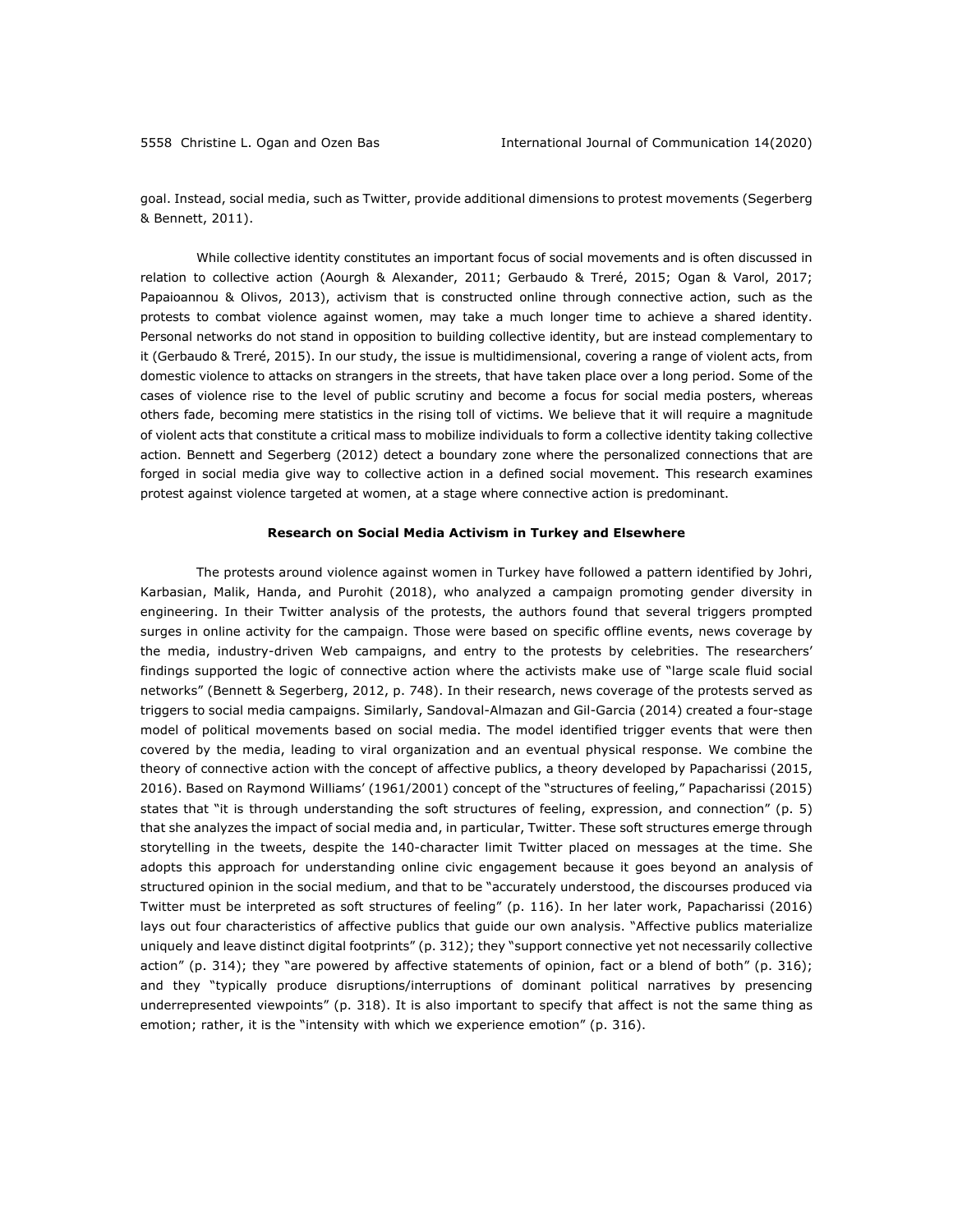When sharing content about social protest, users of social media commonly post images and videos with relevant hashtags. Including visual elements in posts is an important way to express emotion in social media. A content analysis by Kharroub and Bas (2016), for instance, was conducted on Twitter images shared during the 2011 Egyptian revolution. They identified the prevalence of images with the potential to provoke emotion (anger) and increase their efficacy levels. Therefore, analyzing emotional images in the context of protest posts shared on social media is necessary.

The subject of our focus is inherently emotional, because whenever violent acts are committed, consumers of the stories of the recipients of those acts frequently experience an emotional response. In our analysis, we categorized the tweeted emotional expressions as anger, sadness, hatred or outrage, fear, or no emotion. We also distinguished the emotional response from expressed opinion, and we coded for images and videos included in the tweet. In this way, we could examine the affective publics in the several cases of women who were the recipients of the violent acts.

Therefore, we were interested in examining the extent to which shared messages, in both text and visual form on Twitter, related to violence against women in Turkey, included references to emotions through connective action. Our research question is posed:

*RQ1: What evidence exists that posters of messages on Twitter about the violent acts against women are engaging in a form of connective action through their personal action frames and are following the theory of affective publics in the storytelling through the tweeted text and images shared about the women who were the recipients?*

#### **Historical and Contemporary Context for Studying Violence Against Women**

Women in Turkey have long struggled against a patriarchal society, and the current situation is born out of the nearly century-long history of the republic itself. When the government was established in 1923, lawmakers held the power to write the future of the country's institutions and the roles women would play in that process. In the early years, women in Turkey improved their Ottoman-era status through the Civil Code of 1926, which granted them equal property rights, ended the practice of polygamy, and allowed women the right to civil marriage and divorce.

However, it wasn't until 2001 that the government amended the civil code to include a change in the marrying age for girls from 15 to 18 years, the removal of the head-of-household requirement, and the adoption of a shared property right for married couples (Arat, 2016).

The Justice and Development Party (AKP), which has held power since 2002, had tried to block the amendment, claiming that the proposed definition of a family was at odds with its concept of Turkish culture. Once in charge, however, AKP sought full membership in the European Union, which required significant advancements in legal rights expansion for women (Güneş-Ayata & Doğangün, 2017).

But over time, and with the prospects of joining the European Union dimming, the Erdoğan government began to treat women as just another group in society that needed protection, much like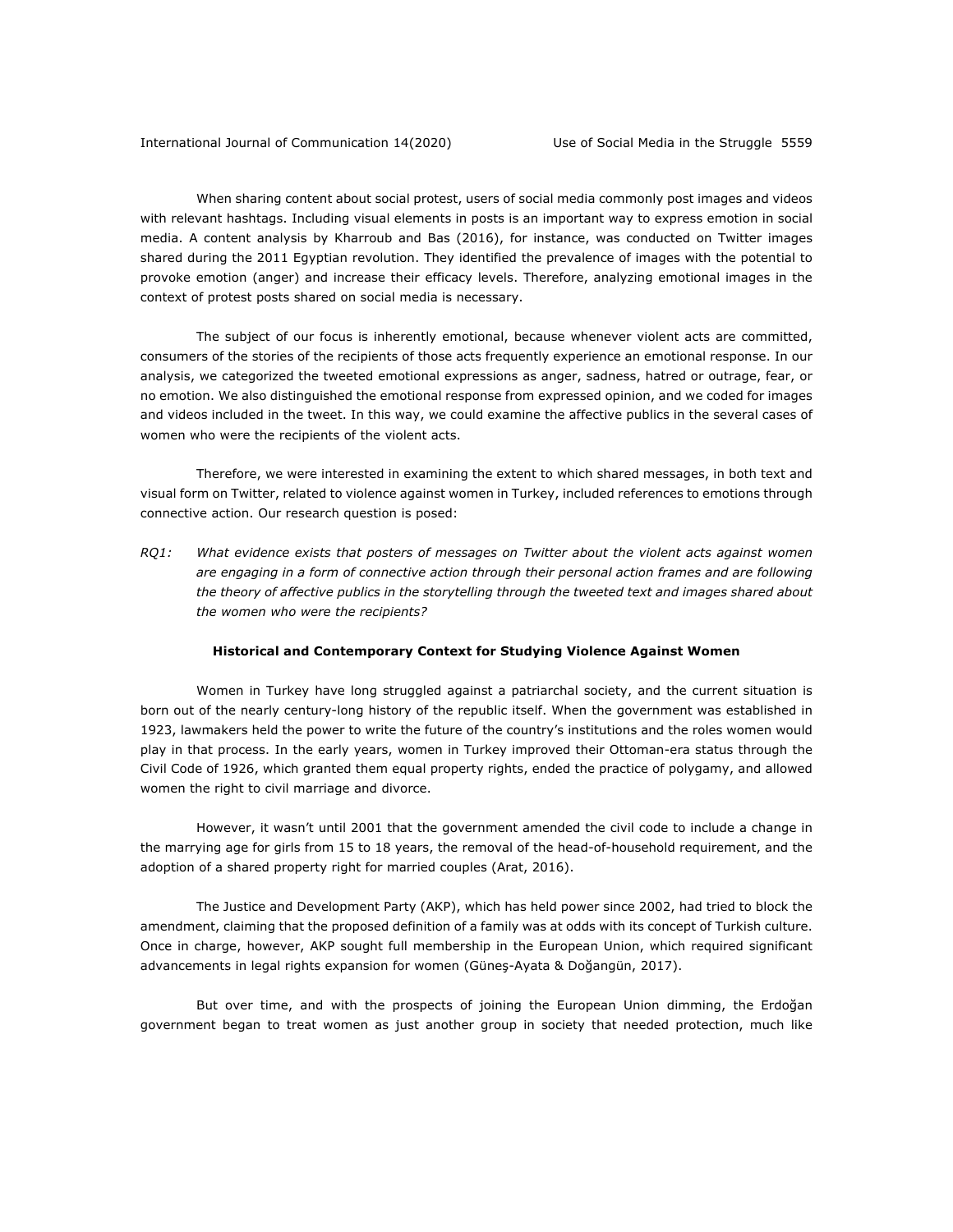orphans. Erdoğan even stated in a 2010 conference of women's organizations that he didn't believe in equality for women and that their destiny was "divinely foreordained." Women were asked to give birth to at least three children, fulfilling their role "first and foremost as mothers"; in addition, the government condemned abortion as a form of genocide, according to Deniz Kandiyoti, in an interview with the BBC ("Is Life Getting Worse," 2015).

At its roots, however, AKP's policies regarding women were in conflict with the laws it passed to protect them (Cavdar & Yasar, 2019)—for example, the Law to Protect Family and Prevent Violence Against Women of 2012 (Ailenin Korunmasına ve Kadına Karşı Şiddetin Önlenmesine Dair Kanun, 2012). "Because the AKP does not fulfill its duty to prevent gender-based injustices and adopt an egalitarian discourse and policies, the implementation of these laws has been limited and violence against women has skyrocketed" (Çavdar & Yaşar, 2019, p. 88).

In March 2012, Turkey was the first country to sign and ratify the Council of Europe's Istanbul Convention to prevent and combat the problem of violence against women, including domestic violence. Later ratified by 33 other European countries, it was the "first international instrument to set legally binding standards to prevent gender-based violence" ("Istanbul convention," 2019, para. 6). Since that time, however, Turkey has failed to enforce the provisions of the convention or the 2012 law, with Islamists arguing that both "threaten the family" (Lapeska, 2020).

The party's guiding ideology—that women's roles in society are as wives and mothers in the sacred family—was taken from Islamic history, the hadith, and the sunnah (the Prophet Mohammed's sayings and deeds; Çavdar & Yaşar, 2019). Therefore, the authors argue, the party has failed to protect women outside of those roles in three ways: (1) in the other areas of women's lives, such as political participation, violence, sexual harassment, equal pay with men, and workplace bullying; (2) in the idealization of the family in which the wife/mother sacrifices her needs to those of the rest of the family; and (3) in the transformation of the AKP "sacred family" concept to the detriment of women (Çavdar & Yaşar, 2019).

Today, there are many signs that women experience challenges to their physical safety and health, psychological well-being, and opportunities for gaining equality with men. The failure to obtain equal status with men in Turkey is reflected in the 2018 Global Gender Gap Report, in which Turkey's rank in gender parity stands at 130 of 149 countries studied (World Economic Forum, 2019).

The aforementioned 2012 law instituting harsher punishments for such crimes widened the scope of protection from married women to all women and was supported by both Islamist and secular women. However, women who report domestic violence need first to prove to the police that such acts actually occurred and that they were the recipients of the violence (Çavdar & Yaşar, 2019). The law has not served as a deterrent, with incidents of femicide rising year-on-year, leading to the establishment of Kadın Cinayetleri Durduracağız (We Will Stop Femicide). The organization hosts a website and social media accounts on Facebook and Twitter with tens of thousands of followers.

Kadın Cinayetleri Durduracağız (We Will Stop Femicide) provides legal assistance and joins court cases through its lawyers to assist women who are in danger. "However, courts often give reduced sentences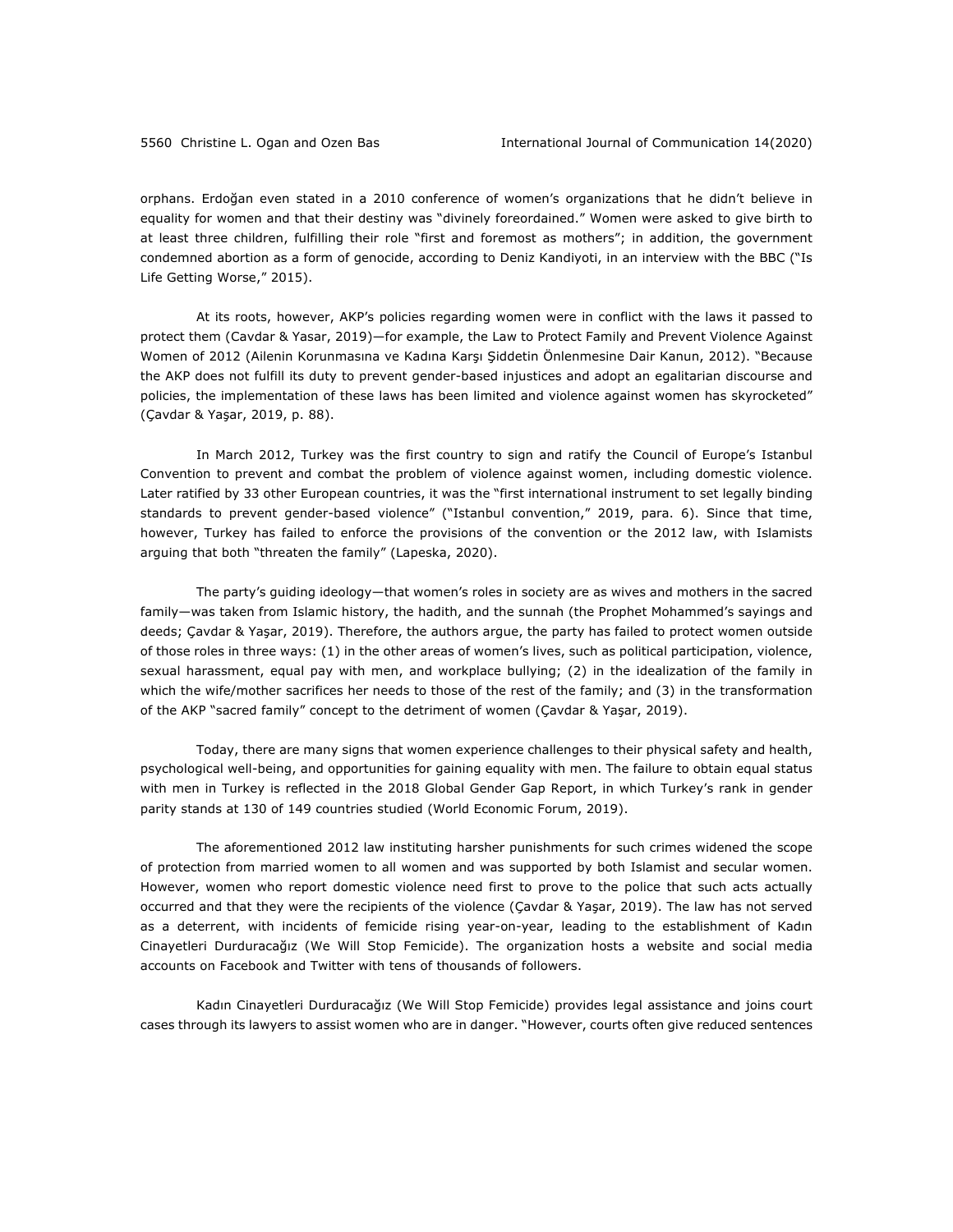to men found guilty of committing violence against women, citing good behavior during the trial or 'provocation' by women as an extenuating circumstance of the crime" (OECD Development Center, 2019). According to Kavas, a representative of the platform, "They (the perpetrators) look into Turkish penal codes and decide how to kill. They say, 'If I kill you, I will get only 10 years' sentence and I will be free—so what?'" (Asquith, 2015).

Though the legal framework for supporting the rights of women may be solid, legal exceptions are easy to locate. In 2015, İzmir Bar Association central executive board member and women's rights advocate Nuriye Kadan stated that one third of marriages (or 181,036) in the country involve child brides ("Child Marriages," 2015). Those marriages occur because the girl's parents file a request for an exception to the legal minimum age of 18.

On International Women's Day in 2018, President Tayyip Erdoğan said that violence against women and children is a "crime against humanity" and the environment encouraging such savage acts must be eliminated. He added that discrimination against women was contrary to Turkish culture ("Gender Discrimination," 2018), despite the contrary evidence from the Global Gender Gap Report (World Economic Forum, 2019).

On other occasions, Erdoğan has spoken out against equality of the sexes, labeling women who choose careers over motherhood as "deficient" or "half women" (Bruton, 2016) and decrying the practices of birth control and even cesarean births. He has urged families to have at least three children to sustain the nation's population size, expressing concern that the fertility rate in the country had fallen to a level under the replacement rate (Shaheen & Saracoglu, 2017). His government has offered extra maternity leave from work and financial incentives for who women birth additional children ("Turkish Gov't Unveils," 2015). He also supported a 2017 law allowing muftis (religious civil servants) to perform marriages in an effort to register more marriages in the country. Because religious leaders have promoted underage marriages, secularists believe the law will lead to increased numbers of child marriages (Uras, 2017).

A most severe attack on women came in his 2014 speech in Istanbul: "You cannot put women and men on an equal footing. It is against their delicate nature," he said. He added that in the workplace, a man and a pregnant woman cannot be treated the same and that feminists don't understand that Islam regards motherhood highly ("Turkey President Erdogan," 2014).

Other public statements criticizing women's legal rights have come from several AKP officials, and a statement from the National Directorate of Religious Affairs cited Islamic law in supporting the marriage of 9-year-old girls (Butcher, 2018). In 2018, the head of the Social Fabric Foundation remarked that "women should be grateful to God, because God allowed men to beat women and be relaxed." In 2014, then Deputy Prime Minister Bülent Arınç said in regard to his view of the declining moral standards in society, "A man should be moral but women should be moral as well; they should know what is decent and what is not decent. She should not laugh loudly in front of all the world and should preserve her decency at all times" ("Turkish Deputy Prime Minister," 2014, para. 3). Public comments from government officials like these contribute to the climate for increased violence against women. Cindoglu and Unal (2017) argue that the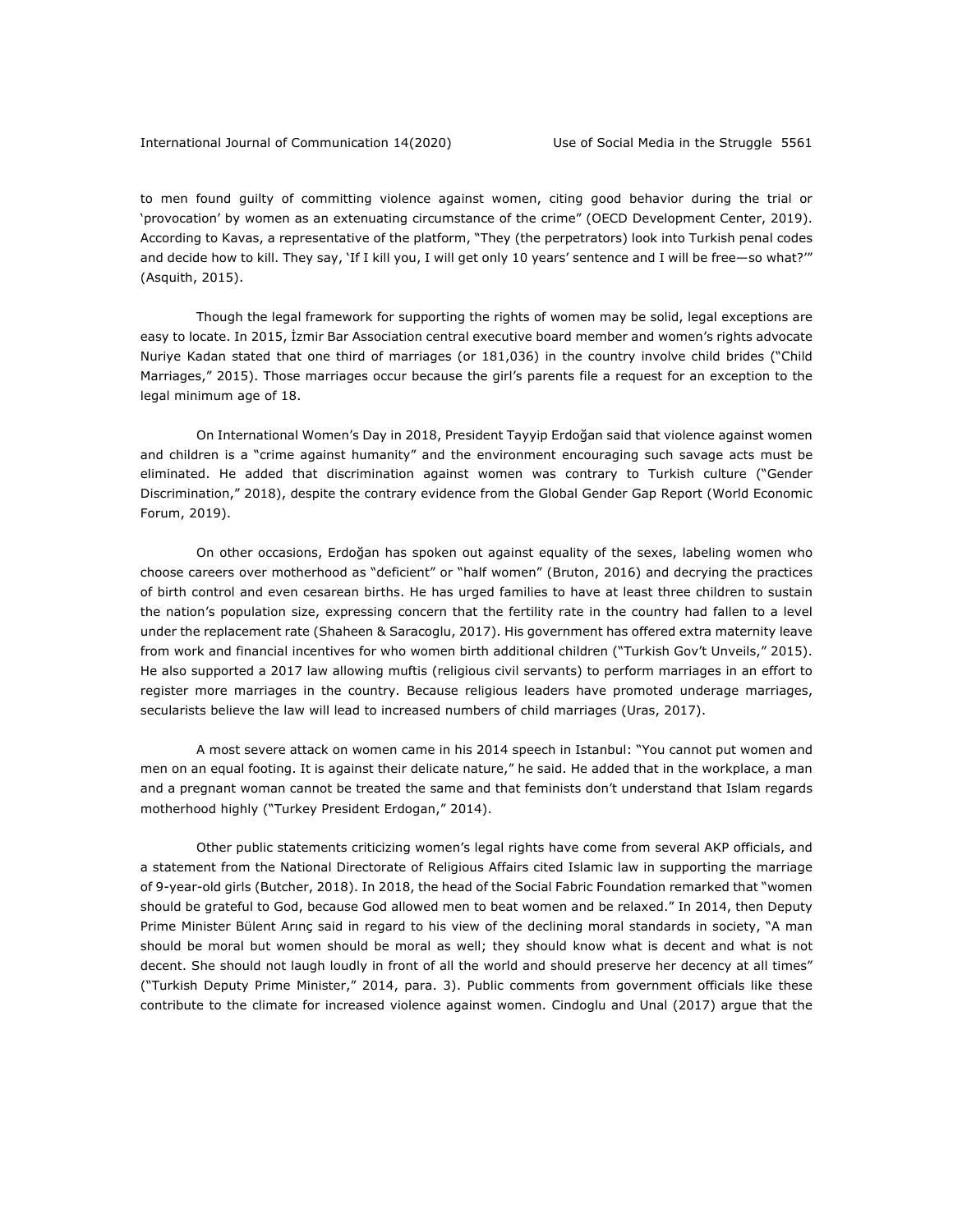ruling party's "hegemonic gender politics" have been aimed at the "pervasive control over women's bodies and sexuality" (p. 39).

In the face of policies that stripped away hard-won gains over the years, women believed they "would lose control over both their bodies and their future under AKP rule" (Yörük, 2014, p. 422). Seeing those rights decline, Yörük claims, women became the "pioneers of the Gezi uprising" (p. 421). Though the 2013 protests over Gezi Park in the heart of Istanbul were ostensibly focused on protecting dwindling green space in the city, the movement that spread around the country became a rallying cry for a range of human rights, especially those related to women and minorities.

Since the first feminist night march in 2003, just months after AKP came to power, women's groups representing all political parties in Turkey have been particularly vocal during the annual International Women's Day demonstrations. In most years, thousands of women's rights protesters have marched in the streets, recently focused on the increased violence perpetrated by men. In 2019, the demonstrations highlighted the case of Şule Çet, who fell to her death after allegedly being pushed by her boss and another man out a 20-story window (Jones, 2019).

Women's marches have not been partisan in their composition, Tremblay (2019) reports, including various religious and secular groups. One participant in the 2019 march is quoted as saying, "We're not immune from patriarchy because of our piety" (Tremblay, 2019, para 12).

On the day of the 2019 demonstration in Istanbul, Erdoğan abruptly canceled it. Women defied the edict, gathering in the streets in large numbers. Afterward, the women were chastised by the president in the press for not being quiet during the call to prayer from the mosques around the city, to which the women responded that the noise in the streets prevented them from hearing the *ezan* at all (Tremblay, 2019).

As Papacharissi (2015) points out, collective action requires coordination, consensus building, and leadership. The annual women's marches do support a degree of collective action, but are largely viewed as singular events that fall on the date celebrating global rights for women, not as a sustained movement.

The cases we examine represent different types and degrees of violence occurring in different parts of the country at different times with different motivations, and they even make use of different hashtags carrying the names of the individual women. They are all examples of the violence-against-women theme, but at this time, we do not find evidence of collective action.

In the years under AKP rule, street protests, including the 2019 women's march, have been banned during times of resistance to controversial decisions/actions taken by the government, so it is not likely that the tweets related to violent acts against women would include calls to collective action in public spaces. However, we decided to code for any such postings if they were detected.

From the results of cited studies and theoretical work on online protest activity, it is no surprise that the cases of femicide and other physical attacks on women prompted people to express their feelings on Twitter and other social media and to use the social networks as a connective action. To our knowledge,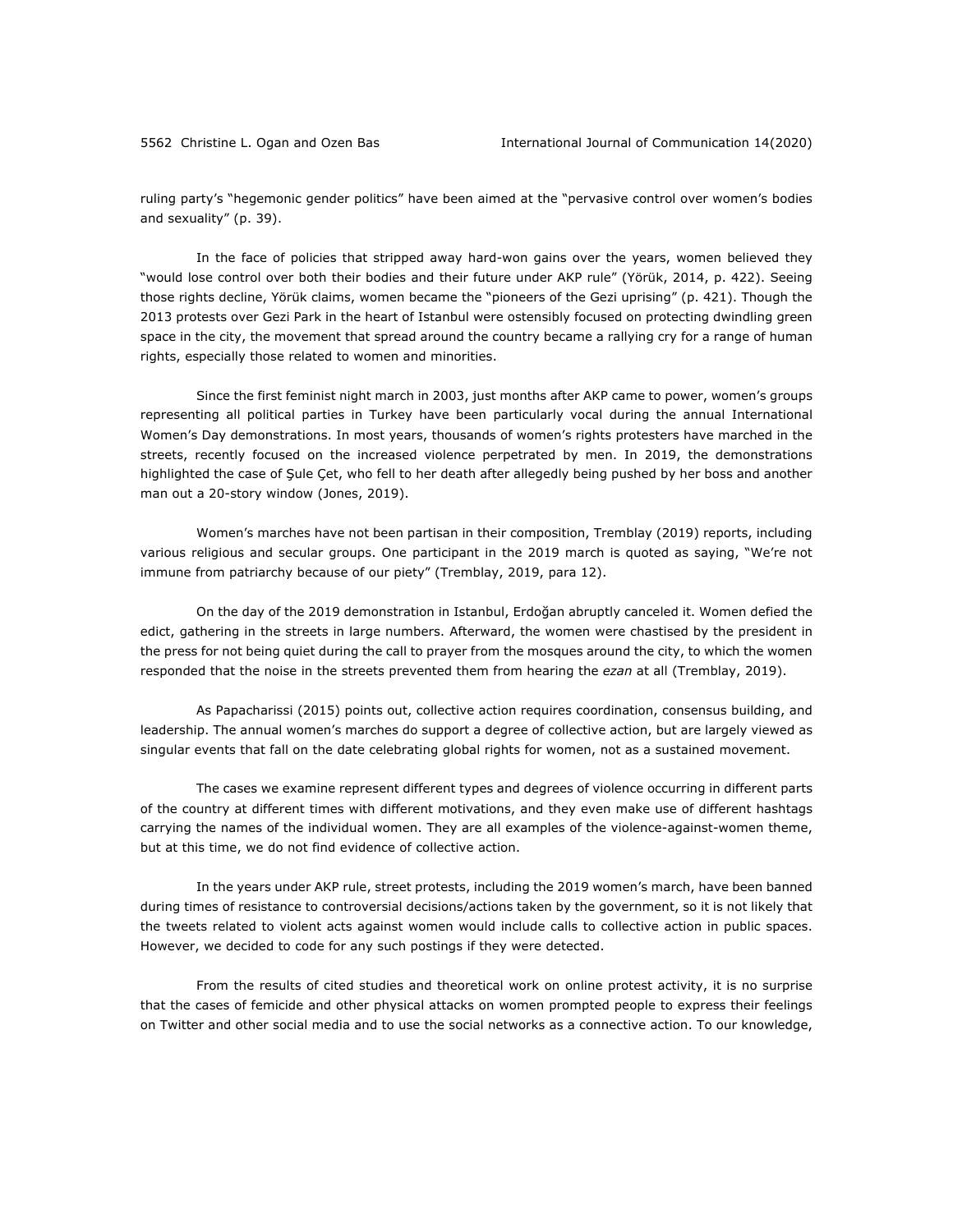existing research has not focused on the content shared on social media concerning femicides and violence against women, hence the need for a content analysis of the social media postings. We therefore analyze posts on Twitter calling for justice for six of the Turkish women victims, basing our work on descriptive measures of the types and substance of postings in six prominent cases.

#### **Methodology**

#### *Description of the Six Cases*

To answer our research question, we examined several recent hashtag campaigns revolving around cases of femicide and physical violence against women in Turkey, described next. These Twitter campaigns have brought women's rights issues to the forefront, including the six cases we describe here (e.g., #sendeanlat, #SuleCetIcinAdalet, and #AyşegülTerzininSesiOlalim).

The first of these emerged as a result of the rape and brutal murder of Özgecan Aslan, a 20-yearold woman who was riding home in a minibus in Mersin on February 15, 2015. The bus driver was the perpetrator, but his father and a friend came to help dispose of her body, first burning it and then throwing it into a river. Following media reports of the crime, individuals expressed outrage on Twitter. On the day of her death, a law professor tweeted her encouragement to others to report experiences of incidents that occurred because of their gender, using the hashtag #sendeanlat (tell your story too). Kandiyoti (2016) cites this case as one in which "the existence of a vocal women's movement and of civil society organizations that monitor rights (including those of sexual minorities) and gender-based violence" (p. 110) illustrates that organized resistance can sometimes turn into civic protest.

In the week following Aslan's death, nearly 640,000 comments were tweeted or retweeted, according to a study of the themes of the tweets posted as #sendeanlat (Ikizer, Ramirez-Esparza, & Boyd, 2019). The authors identified five key themes, focusing on the assault experience, alongside reactions to victim blaming and to whether women should be held responsible for assaults, honor culture, and so on. Many women suggested tactics to prevent such attacks, like wearing a wedding ring or getting off the bus before one's stop to avoid being the last passenger (Davidson, 2015). The hashtag drew the most postings in the first few days, but by the end of the week, unable to sustain focus, the number had dropped off significantly. In addition to the social media campaign, people in major Turkish cities engaged in mass protests, wearing black to signify their protest and mourning for Özgecan.

Other social-media-supported protests against women's violence involved an attack on Melisa Sağlam, a young nurse who was wearing shorts on a bus in Istanbul in September 2016; the incident sparked a Twitter storm. Ayşegül Terzi reported that a man verbally abused her, saying, "Those who wear shorts must die." Then he kicked her in the face because she ignored his request for her to "sit appropriately." In his trial, Abdullah Çakıroğlu's final statement before being sentenced to three years in prison was: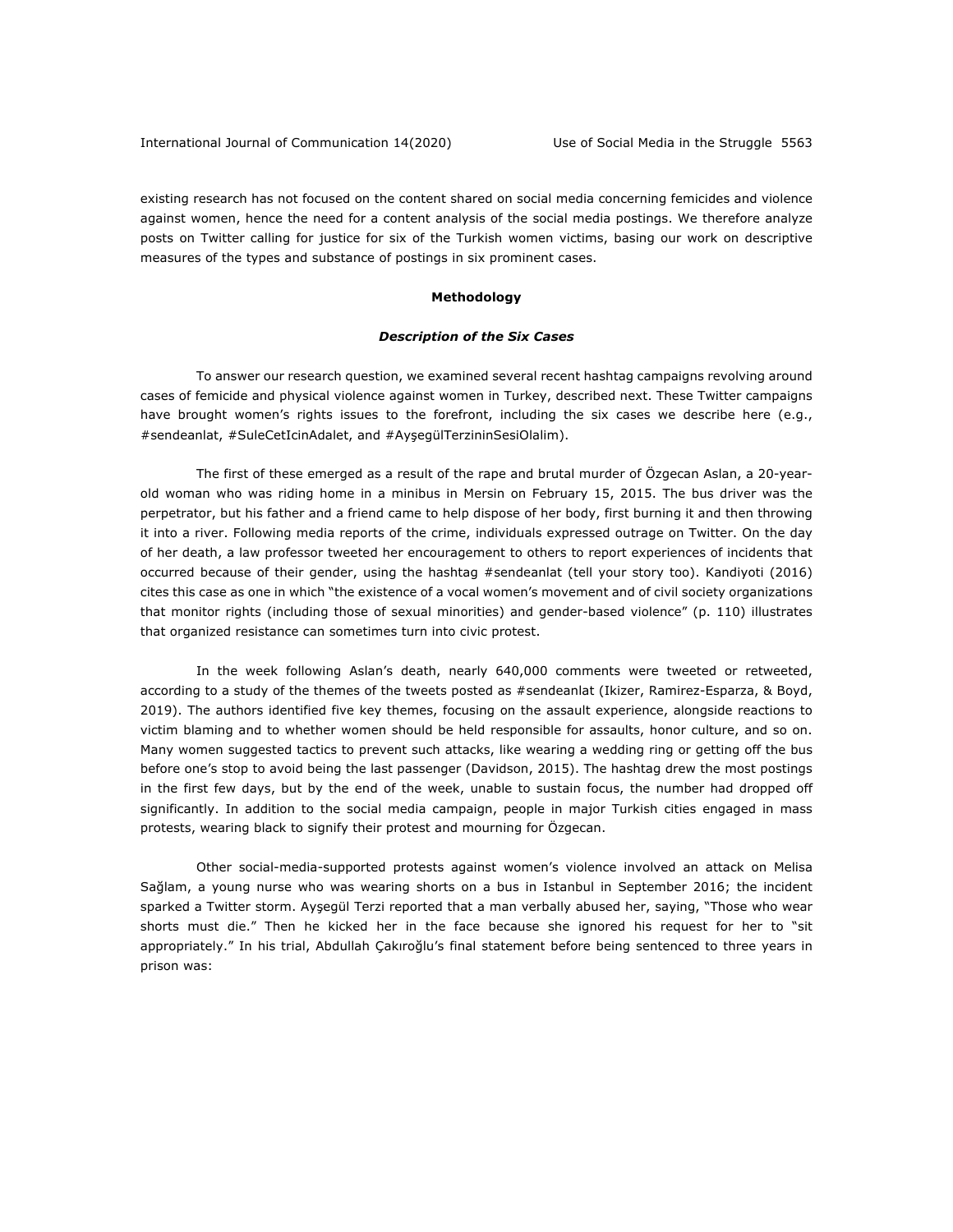I was not going to say this, since it is disgraceful, but her [Terzi's] underwear could be seen while she was sitting down. I would like to know where our state draws the line. This is Turkey and it is an Islamic country . . . I have been provoked. ("Man Sentenced," 2017)

Members of the public were angered that Çakıroğlu was initially released by a prosecutor who said the attack did not warrant arrest. The dismissal of the case by the court prompted street protests and a social media campaign using the hashtag #AyşegülTerzininSesiOlalım (Let's be the Voice for Ayşegül Terzi). In Yanarocak's (2016) view of the effectiveness of social media protests for women's rights, Terzi's case

highlights the role of SNS as the "new watchdog of democracy," and the power they give the public for launching significant public campaigns. Despite the power SNS place in the hands of the public, their global reach contravenes the desire of some people to conceal social problems and resolve them only within the "walls" of the country, for fear of harming its image—even though such leaks are inevitable in this day and age. (para. 8)

A third recent example of a death of a young woman resulted in a call for justice on social media. Şule Çet, a university student who had worked part time for two businessmen in Ankara, was invited by Çağatay Aksu and Berk Akand for dinner followed by drinks in a high-rise office building in the city. Later in the evening Çet fell or was pushed from the window to her death on the first-floor terrace of the building. Initially the prosecutor ruled the death a suicide based on the two men's statements. Following their release, new evidence eventually led to charges of rape and murder (Mortimer, 2019). Many female protestors stood in front of the Palace of Justice, where the trial was taking place, with pictures of Çet on posters and the caption, "We will not remain silent—Women Organizations" (Mortimer, 2019). Twitter posts carried the hashtag #SuleCetIcinAdalet (Justice for Şule Çet). Women on the site called for exposing the lies after describing the circumstances under which Çet died.

The wearing of shorts on a bus during Ramadan, the Muslim month of fasting and prayer, was considered a violation of *namus* (the moral rules of society) by the man who called out Melisa Sağlam for her clothing. He said that he was provoked into attacking her by the way she was dressed, after asking her if she was not ashamed to dress like that during the holy month ("Istanbul Man," 2018).

Fatma Şengül was shot and killed by a male colleague in front of her house on March 30, 2019. The murderer had planned this act; he waited for Şengül to leave the house and brutally killed her. The social backlash against this femicide was taken to Twitter, with the popular hashtag #FatmaŞengülİçinAdalet. Şengül's children gathered support to bring their mother justice through the use of social media.

Most recently, on August 18, 2019, Emine Bulut was stabbed and killed by her husband in front of her daughter. The recording of the last minutes of Emine Bulut's life, in which she cries, "I don't want to die!" and her daughter responding, "Mom, please don't die!" led to outrage across large segments of society in Turkey. Social media have become a major outlet for people to voice their anger and seek for justice for Emine Bulut.

Because these hashtag movements have attracted citizens' attention, and commentaries point to the role of SNS in empowering women's resistance against violence in Turkey, a close analysis of the Twitter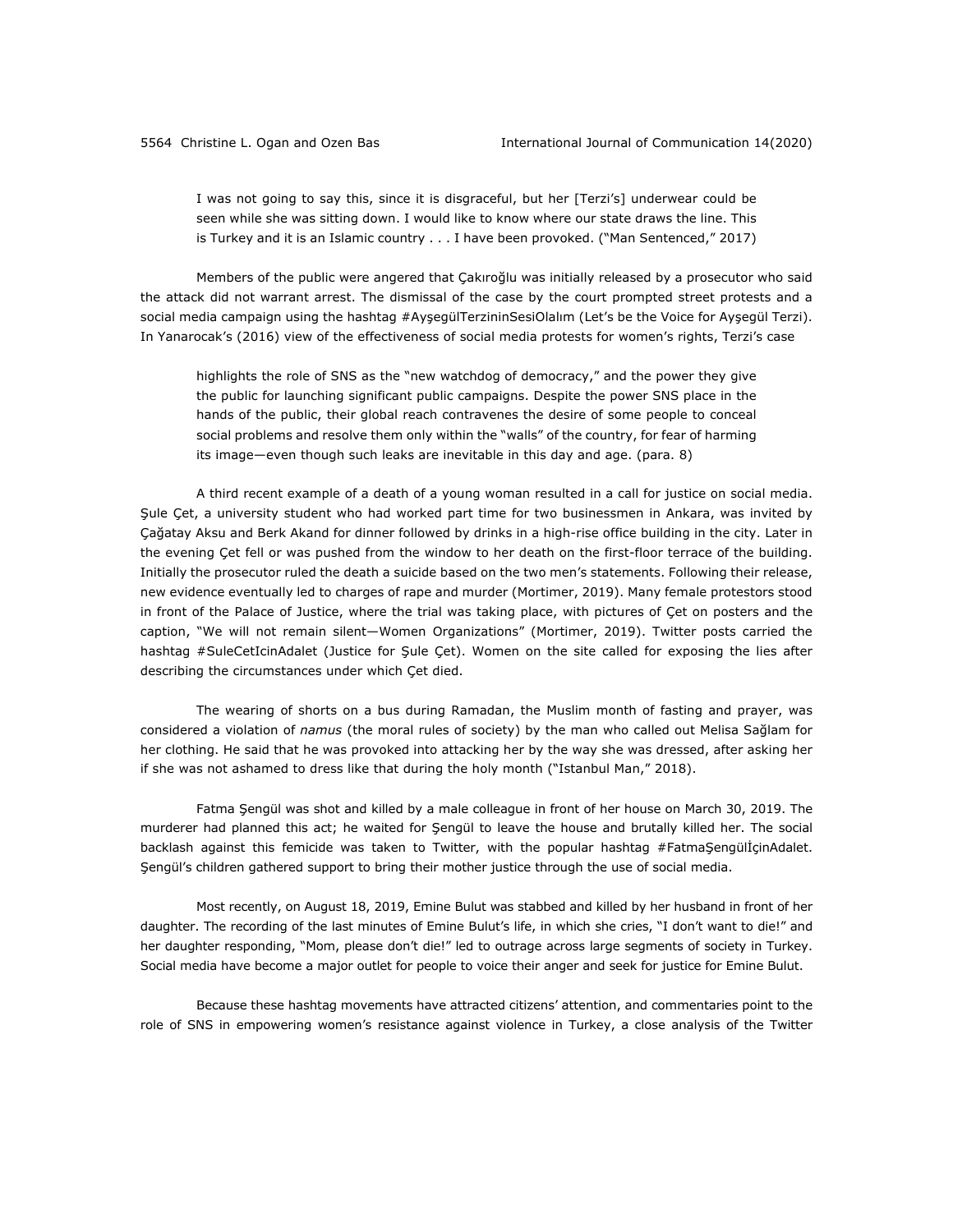content is necessary. To our knowledge, no studies have examined social media postings related to the physical and verbal violence against women. A systematic examination of the content of Twitter postings should reveal the nature and breadth of the connective action and whether affective publics are evident in these campaigns. All six campaigns were reported in the news media, some over an extended period, including coverage of the court cases. Our qualitative content analysis maps out the common themes and ways in which Twitter users have employed social media as tools of resistance and means of struggle against violence.

#### *Data Collection*

The database consisted of 91,101 tweets extracted from all tweets that used hashtags for one of the six women under study. The Twitter "garden hose" was used to obtain 10% of all tweets that included the selected hashtags (Clayton et al., 2016). Following the coding of the 100 most tweeted/retweeted posts for the six women's cases described earlier—Emine Bulut (2019), stabbed/murdered by her husband; Şule Çet (2018), thrown from a balcony to her death by her employers; Özgecan Aslan (2015), murdered while resisting rape; Ayşegül Terzi (2016), kicked for wearing shorts on a bus; Melisa Sağlam (2017), attacked for wearing shorts on a bus during Ramazan; and Fatma Şengül (2019), shot and killed by a work colleague—we analyzed the tweet content and information about the posters to answer our research question.

The unit of analysis was a single tweet. We selected the 100 most retweeted posts of each of the campaigns, from the time of the attack through six months after, and coded them according to categories defined.

#### *Coding Instrument*

*Tweet popularity.* The number of times each tweet was retweeted was coded as an indicator of tweet popularity and indication of connective action.

*Number of followers.* The number of followers that each poster of the tweet selected was recorded, also a measure of connective action.

*Tweet content.* All tweets were coded as to whether they contained: (a) an opinion, (b) factual detail, (c) emotional content (sadness, anger, outrage, fear, or no emotion), and (d) media (images, video). All content variables were measured to determine whether affective publics were established surrounding the violent incidents.

#### **Findings**

Before addressing our research question, we provide an overall description of the content and the commonalities in the tweets through a close examination of the posts. We found overwhelming support for these women (72%) and the cause of justice for prosecuting the men who attacked and killed them—from calling for justice in the hashtag to describing what justice might look like in the court case against the perpetrator. (See Table 1 for the summary statistics.)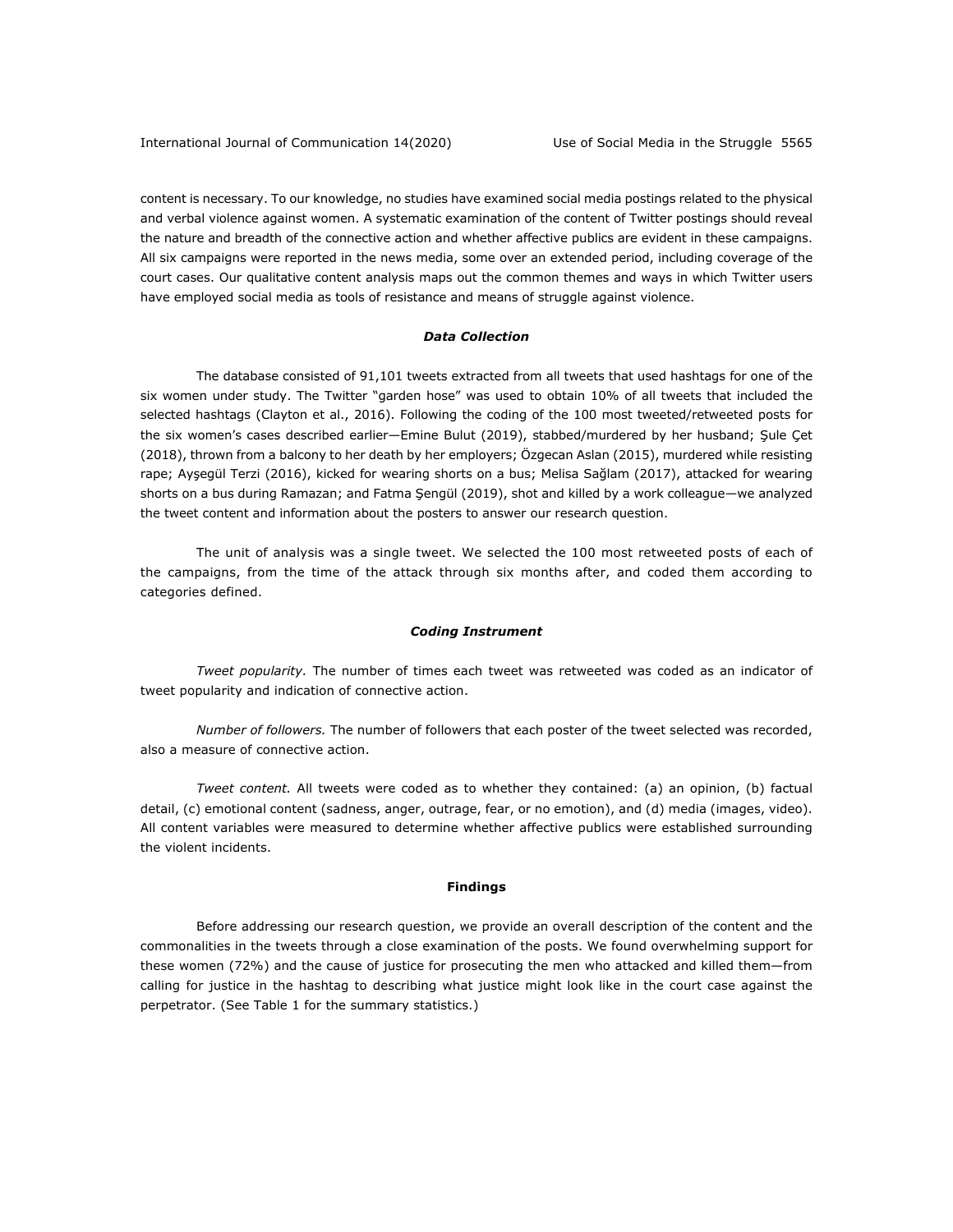There was little criticism of public officials (4.8%) for lack of action in these or other cases. We also found limited efforts to organize protests or initiate other activity (only 18.4% of the tweets suggested any specific action), indicating a lack of collective action. We know that protests took place from the news reports of the demonstrations outside courthouses and in the streets, but we speculate that the information about the activity circulated in more closed spaces (such as texting on cell phones or direct messaging in other social media). We believe that posters might have been fearful of repercussions by government officials for public statements to organize such events, given the authorities' use of tear gas, water cannons, and widescale arrests during the 2013 Gezi Park protests and more recent arrests for social media criticism of government action/inaction related to the Syrian invasion and the coronavirus crisis. In a study of social and system trust in the use of social media during the Gezi uprising, Haciyakupoglu and Zhang (2015) found that participants in the protests were concerned about trusting social media information sources; compared with Twitter, they had greater trust in WhatsApp and Facebook, where conversations are more private. System trust was also important at the format level for the information, such that written information was trusted less than videos.

| Categories              | Yes $(\% )$ | No(%) |
|-------------------------|-------------|-------|
| Tweet content           |             |       |
| Multiple hashtags       | 11.6        | 88.4  |
| Includes media          | 29.2        | 54.5  |
| Includes support        | 72.0        | 28.0  |
| Includes opinion        | 61.3        | 38.6  |
| Includes emotion        | 40.8        | 59.2  |
| Includes call to action | 18.4        | 81.6  |
| Questioning authorities | 4.8         | 95.2  |

*Table 1. Descriptive Summary Statistics of the Six Hashtag Campaigns Analyzed.*

These incidents of violence against women might be thought of as individual incidents rather than societal issues. However, we have documented that the social context has been created by officials, and the lack of enforcement of laws, or loopholes in the laws themselves, exists at a systemic rather than an individual level.

Something else that posters had in common, despite the differences in the nature of the attacks and the victims themselves, was the tendency to post tweets without media accompaniment. Only 27.7% of the tweets contained an image or a video alongside the tweet. Many of the images were retweeted from another poster, thereby increasing the evidence of connective action. Retweeting of images or video is considered a part of the storytelling by posters shared through the retweets by followers and others.

The affective level of the post was not as high as expected. Though 63.6% of the posts contained no obvious expression of emotion, anger was directed at the perpetrator or society in 8.1% of the posts, while a higher level, 14.1%, was found for hatred/outrage. Sadness was shared in 12.5% of the posts. The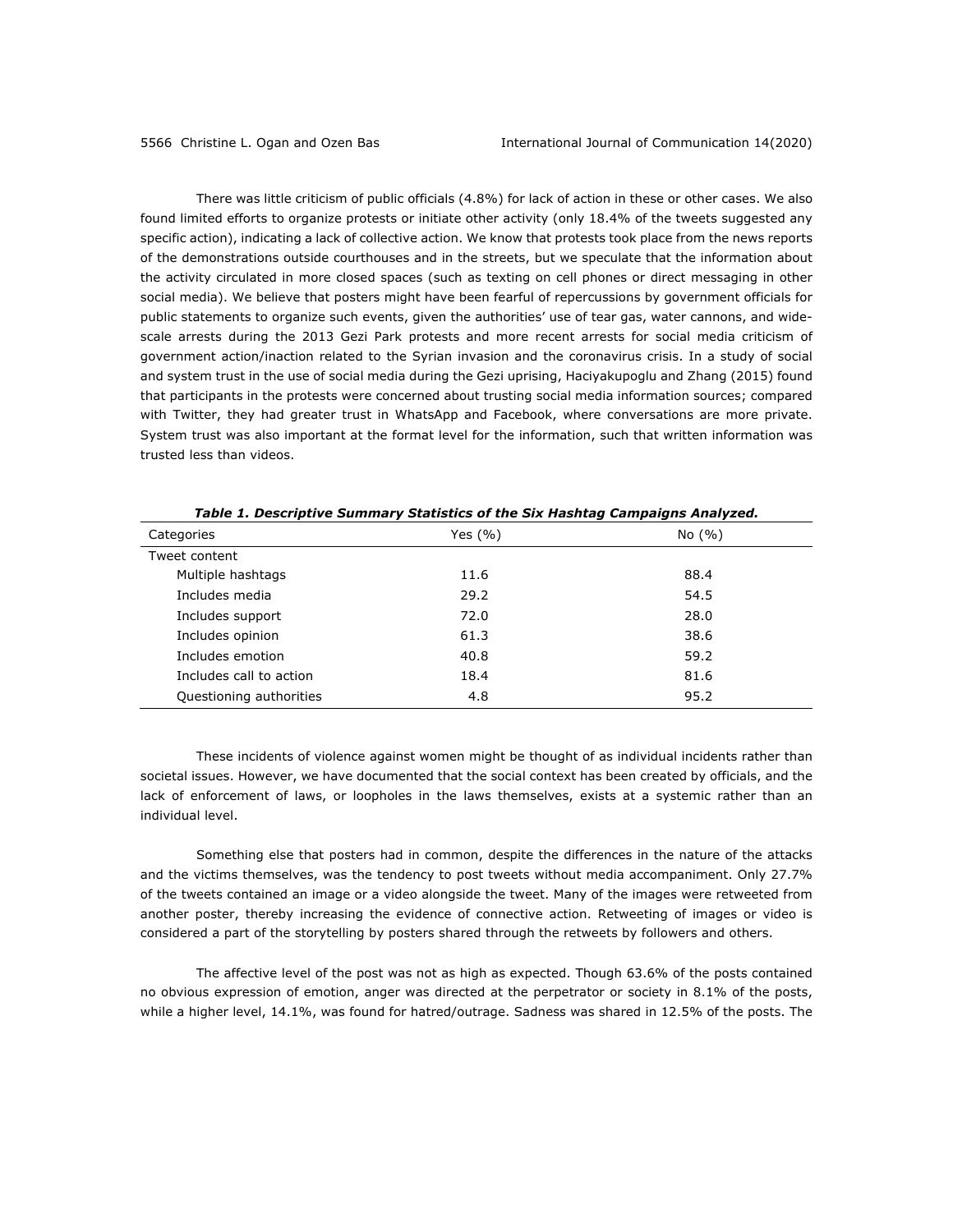sadness and statements surrounding the remembrance of the victim or the unwillingness to ever forget them were key, particularly related to the four-year anniversary of the heinous murder of Özgecan Aslan.

In addition to the cases' common features, there were some specific posting characteristics. In the tweets for Çet, the focus was on convicting the two men who were initially and who claimed she had committed suicide. Posters never believed that the men were innocent, even before evidence supporting the charge of murder was revealed. Similarly, tweets for Terzi, almost all of which provided a running commentary on the trial itself by one or two individuals, included several that contested the defense's claim that the perpetrator was mentally ill.

Repetition was a feature of many of the tweets. For example, on the anniversary of Aslan's death, many posters included a quote from her mother about her wish that Özgecan had been killed by a bullet, rather than experiencing a longer, more torturous death—another sign of connective action. Identical photos of the victims were frequently repeated, or the exact wording of a sentiment, a call for justice, or message of support for the victims.

Finally, we examined the identification of the poster. Many used their own names, and we could see pictures of the posters when they identified themselves if the tweet was still available. Because many accounts had been suspended (possibly at the request of the government) or were no longer visible, we did not report numbers for the actual identity or gender of the account holders. However, the posters seemed to include almost as many men as women. Accuracy in gender coding was impossible because many individuals wrote multiple tweets about a specific case, and overcounting would have occurred. Additionally, many accounts could not be identified by gender.

Interestingly, none of the females who posted their own pictures wore headscarves, indicating that secular women were more public about their concern for the problem of violence against women. One selfidentifying Muslim man cynically noted that Twitter campaigns only existed for secular women, whereas Muslim women were ignored. Some posters were celebrities—musicians, actors, or politicians—following on the research of Johri et al. (2018), which identified postings from celebrities as triggers for increased numbers of tweets. Celebrities in this study tended to have very large numbers of followers, inflating the mean number of followers. Notably, Meral Akşener, former vice speaker of the Turkish Parliament and leader of the Iyi (Good) Party in Turkey, posted a tweet with the hashtag #EmineBulut that included a video critical of the government for using women's bodies for political agendas. The post was retweeted 26,600 times. Alongside political figures, representatives for women's rights organizations and a labor union tended to have larger numbers of followers, but their posts didn't necessarily result in the largest number of retweets. Several of these people provided commentary on the trial of Abdullah Çakıroğlu, who was convicted of the attack on Ayşegül Terzi. Aylin Nazliyaka, a Parliamentarian representing the opposition Republican People's party, who had more than 400,000 followers, tweeted multiple times about the trial.

Our research question asked whether evidence of connective action and/or affective publics existed among the posters. At first glance, the use of multiple hashtags in the tweets might indicate an interest in linking the various cases of violent acts against women, thus building a foundation for collective action against all such violence. However, only 11.6% of the tweets included more than one hashtag. We view this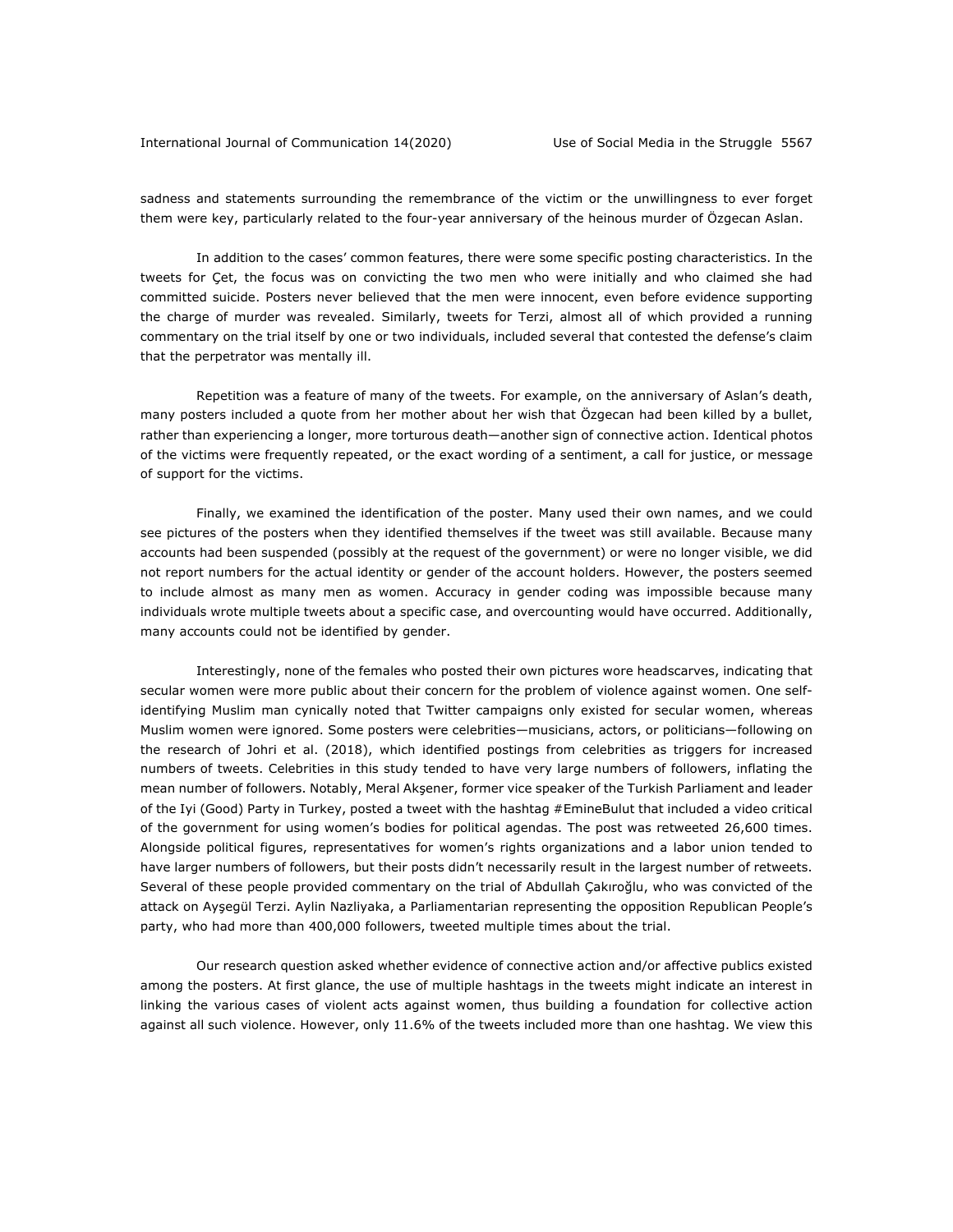low percentage as an indicator that most posters dealt with each case as separate from the others rather than as part of a trend. Most posts used a hashtag that included a single victim's name.

We also coded the tweets for mention of proposed action surrounding the case—announcing demonstrations, attendance at trials or other court activity, or a public protest. In only 18.4% of the cases was any action mentioned, and the mentions were focused on specific women's cases, not in reference to a larger social movement on violence against women or even about a particular instance of collective action. We found no indication of collective identity, other than phrases referring to supporters through use of the word "we" in the tweet. Statements such as "we will never forget" were often made, but with no sense of who the referenced "we" represented. Some speculated that all women were in danger of violence, but the tweets were never more specific. Further, no focused collective action was ever proposed. We would conclude that though many individuals spoke up to express their concern, anger, or outrage about the increased frequency of violence against Turkish women, expressions of opinion did not rise to the level of collective action for social change; however, they were able to connect with many others through repostings that told and reacted to specific women's stories.

Each case engendered a great deal of interest on Twitter among people from across the country ordinary citizens of all ages, as well as individuals of prominence in politics and the arts, supporting Bennett and Segerberg's (2012) concept of connective action. It may be too soon for the online expressions of solidarity to hold the government accountable for not playing a greater role in curbing the violence, especially given the fear of detention or arrest by the government (only 4.8% of the tweets mentioned any questioning of the authorities). However, some tweets pointed to the inadequacy of the courts to deliver appropriate punishment to the perpetrators. Additionally, no indications of anyone playing a leadership role in moving toward collective action was found. Human rights and women's organizations and individual protestors must play that role. That will be hard to accomplish, given that the government blocks every effort toward any organized opposition.

The existence of affective publics in this study was affirmed through the stories told in the images (19.2%), videos (8.4%), and quotes that were tweeted and retweeted. Unfortunately, in 16.2% of the postings, the links to possible media were not available. Of the 40.9% of the posts that expressed emotion, 14% were sad, 1.2% were fearful, and 9.4% showed anger, while hatred for the perpetrator or even outrage was shown in 16%. The emotionality of the images and videos was coded. The emotional component of images and videos was coded alongside the textual content. Therefore, a holistic coding based on the tweets was conducted. An example of the emotionally charged videos was the short recording of Melisa Sağlam captured by a closed-circuit television camera while she was being attacked by a man in a minibus for wearing shorts. This video was retweeted multiple times with different comments by the posters. Another videotaped example displayed the emotional testimony of Melisa Sağlam, expressing her current anxieties following the incident when the perpetrator who attacked her in the minibus was released. The tweet, including the video, was coded for fear. Even though fewer than 20% of the tweets we coded included images and videos, the impact of those postings was seemingly much higher because of the added power of the emotionally charged visual content alongside the text in the tweets.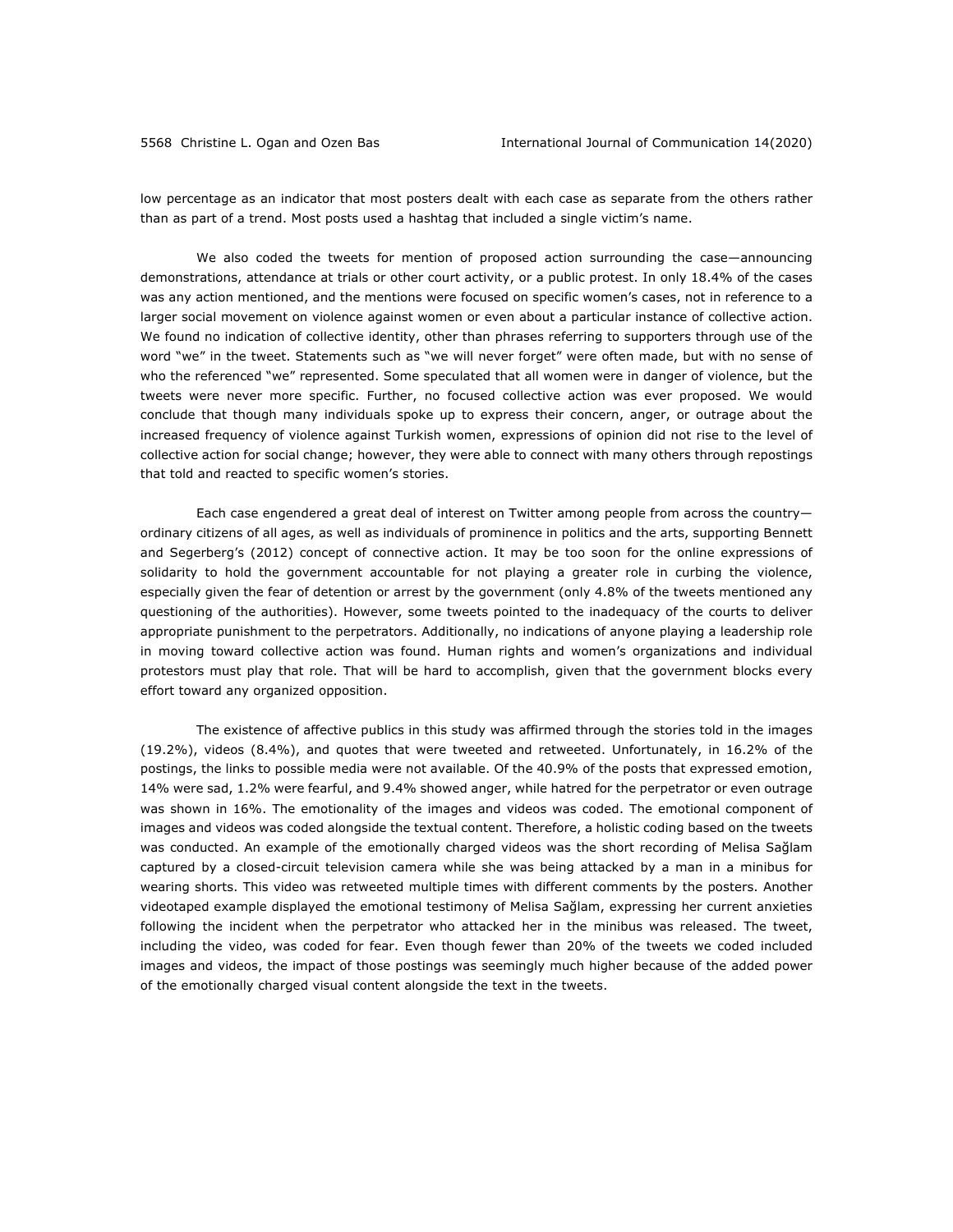Overall, the mean number of retweeted posts was 1,377, and the mean number of followers of each poster was more than 200,000, thus spreading the impact of the emotions widely across Twitter users. We view this as support for Papacharissi's theory of affective publics (2015, 2016).

#### **Conclusion: Social Media Fears**

For this group of social media posters, all of whom have been prompted to defend the rights of women who were targets of violence, we know that social media are also sites where surveillance takes place, and punishment can easily follow in Turkey. Not only have a number of citizens been detained for social media posts (including more than 800 in a one-month period in 2018 for protest against Turkish military actions in Afrin, Syria), but the country also has the distinction of having made the most requests for removal of content/posts from Twitter between 2014 and mid-2017 (Human Rights Watch, 2018). In the two years following a coup attempt in Turkey in July 2016, during which the country lived under a state of emergency, Amnesty International (2018) reported that "a chilling climate of fear is sweeping across Turkish society as the Turkish government continues to use the state of emergency to shrink the space for dissenting or alternative views" (para. ). The report noted that Article 7/2 of the anti-terrorism law has been used extensively to target people for their critical comments on social media (Amnesty International, 2018).

The fear of getting on the wrong side of the government may prevent these and other social media users from posting anything even minimally critical of its actions or policies, including those that affect women. That fear can also prevent the establishment of collective action. Still, as our results suggest, citizens have raised their voices, demanding justice for women who have been physically attacked, raped, and murdered; called for changes in the laws that protect women's reproductive rights and the right to their sexual identity; and supported protests for equality between men and women under the law in the workplace, in civil society, and in their homes. Justice and equality may not come soon for the women of Turkey, and violence may increase when people are sheltering in place during the coronavirus pandemic, but in spite of this fear and the limits of online activism, citizens have not been cowed in their efforts to restore and expand those democratic rights.

Future studies should explore the ways in which individual examples or cases of social injustice become connected over time to build toward social movements. In a country like Turkey, where the constant fear of reprisal for making public statements initiating action and calling for changes in public policy is widespread, social media campaigns may have only limited success. This study illustrates that the political environment for campaigns must be taken into account in future research when assessing the effectiveness of social media as a tool for social change. We have shown that the logic of connective action and the existence of affective publics help us understand the nature of social media's role, but we believe that the episodic nature of the violent acts against women in Turkey and the contradictory positions of the government regarding the role of women in society have prevented any sustained social movement to bring about permanent reduction in that violence.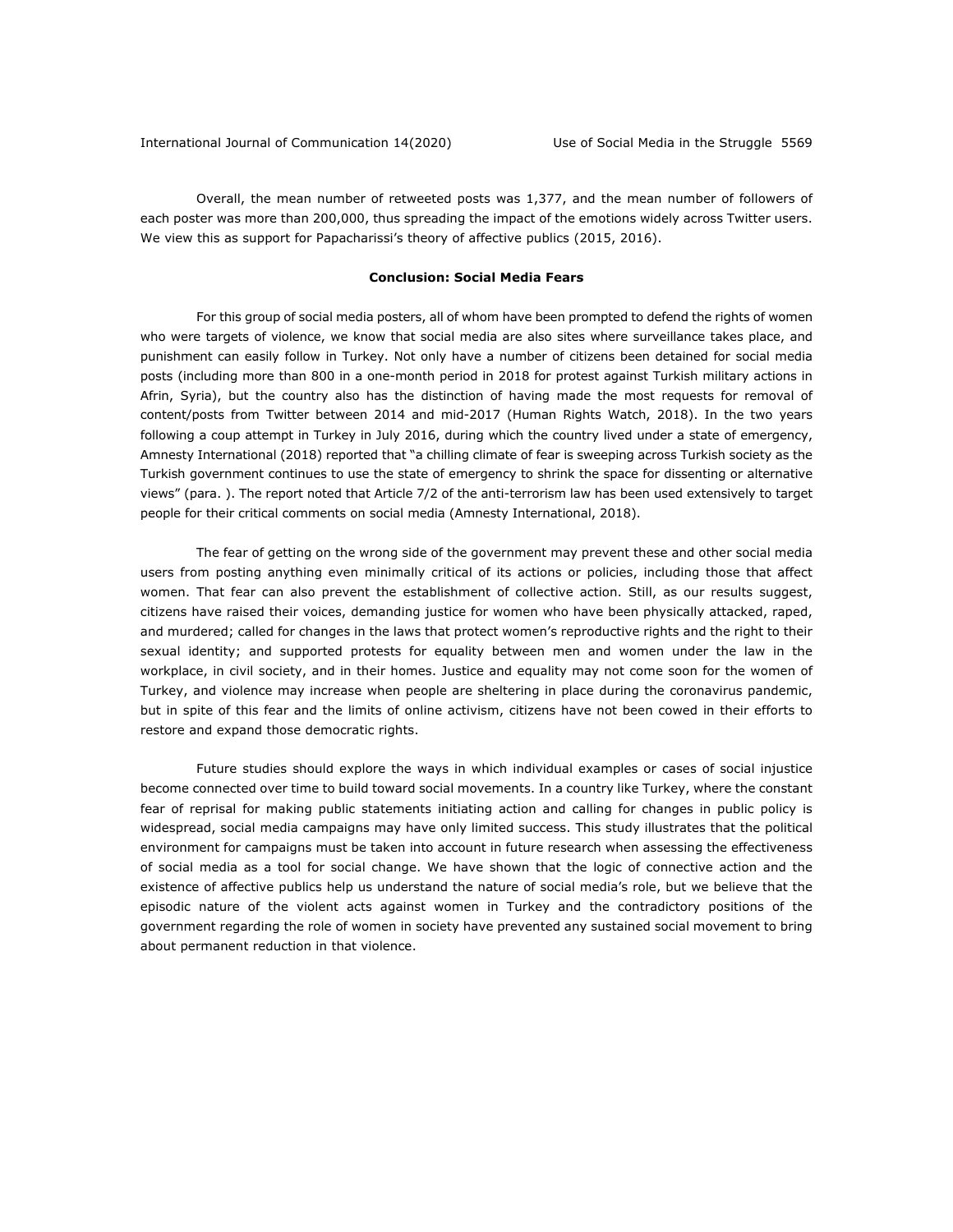### **References**

- Ailenin Korunmasına ve Kadına Karşı Şiddetin Önlenmesine Dair Kanun [Law to Protect Family and Prevent Violence Against Women]. (2012). Retrieved from https://www.resmigazete.gov.tr/eskiler/ 2012/03/20120320-16.htm
- Amnesty International. (2018, April). *Weathering the storm: Defending human rights in Turkey's climate of fear*. Retrieved from https://www.amnesty.org/download/Documents/ EUR4482002018ENGLISH.PDF
- Aourgh, M., & Alexander, A. (2011). The Egyptian experience: Sense and nonsense of the Internet revolution. *International Journal of Communication, 5*, 1344–1358.
- Arat, Y. (2016). Islamist women and feminist concerns in contemporary Turkey: Prospects for women's rights and solidarity. *Frontiers: A Journal of Women Studies, 37*(3), 125–150.
- Asquith, C. (2015, February 23). Turkish men get away with murder. *The New York Times*. Retrieved from https://www.nytimes.com/2015/02/24/opinion/ozgecan-aslan-and-violence-against-women-inturkey.html
- Beiser, E. (2019). *Hundreds of journalists jailed globally becomes the new normal*. Retrieved from https://cpj.org/reports/2018/12/journalists-jailed-imprisoned-turkey-china-egypt-saudiarabia.php
- Bennett, W. L., & Segerberg, A. (2012). The logic of connective action: Digitalization and the personalization of contentious politics. *Information, Communication & Society*, *15*(5), 739–768. doi:10.1080/1369118X.2012.670661
- Bruton, F. B. (2016, June 8). Turkey's President Erdogan calls women who work "half persons." *NBC News*. Retrieved from https://www.nbcnews.com/news/world/turkey-s-president-erdogan-callswomen-who-work-half-persons-n586421
- Bulut, U. (2019, March 21). *Turkey: Women's rights' abuses systematic and widespread*. Retrieved from https://www.gatestoneinstitute.org/13911/turkey-women-rights-abuse
- Butcher, R. (2018, January 4). Turkey's highest religious body suggests that children as young as nine could marry under Islamic law. *The Independent.* Retrieved from https://www.independent .co.uk/news/world/europe/turkey-children-marry-age-nine-islamic-law-diyanet-government-chpmp-investigation-muslim-a8142131.html
- Çavdar, G., & Yaşar, Y. (2019). *Women in Turkey: Silent consensus in the age of neoliberalism and Islamic conservativism.* New York, NY: Routledge.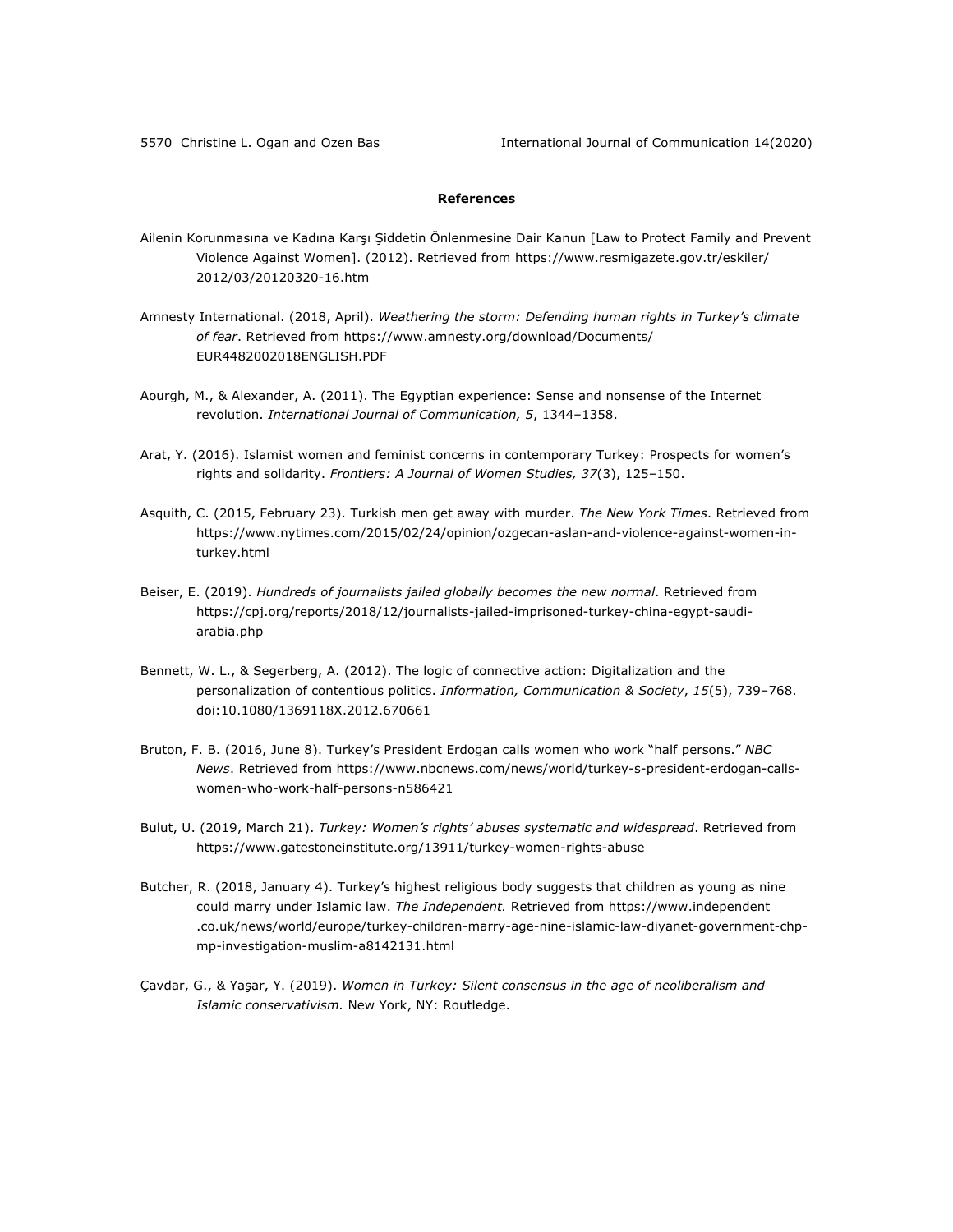- Çetin, I. (2015). Defining recent femicide in modern Turkey: Revolt killing. *Journal of International Women's Studies*, *16*(2), 346–360.
- Child marriages make up one-third in Turkey. (2015, December 7). *Hürriyet Daily News*. Retrieved from http://www.hurriyetdailynews.com/child-marriages-make-up-one-third-in-turkey-92170
- Cindoglu, D., & Unal, D. (2017). Gender and sexuality in the authoritarian discursive strategies of "New Turkey." *European Journal of Women's Studies*, *24*(1), 39–54.
- Clayton, A. D., Ciampaglia, G. L., Aiello, L. M., Chung, K., Conover, M. D., Ferrara, E., . . . Menczer, F. (2016). OSoMe: The IUNI observatory on social media. *PeerJ Computer Science, 2*, e87*.* doi:10.7717/peerj-cs.87
- Davidson, H. (2015, February 16). Rape and murder of young woman sparks mass Twitter protest in Turkey. *The Guardian*. Retrieved from https://www.theguardian.com/world/2015/feb/17/turkishwoman-ozgecan-aslans-sparks-anti-violence-campaign-sendeanlat
- Freedom on the net 2019—Turkey. (2019). *Freedom House*. Retrieved from https://freedomhouse.org/country/turkey/freedom-net/2019
- Gender discrimination is unacceptable: Erdoğan. (2018, March 7). *Hürriyet Daily News*. Retrieved from http://www.hurriyetdailynews.com/gender-discrimination-is-unacceptable-erdogan-128396
- Gerbaudo, P., & Treré, E. (2015). In search of the "we" of social media activism: Introduction to the special issue on social media and protest identities. *Information, Communication & Society, 18*(8), 865–871. doi:10.1080/1369118X.2015.1043319
- Güneş-Ayata, A., & Doğangün, G. (2017). Gender politics of the AKP: Restoration of a religio-conservative gender climate. *Journal of Balkan and Near Eastern Studies*, *19*(6), 610–627. doi:10.1080/19448953.2017.1328887
- Haciyakupoglu, G., & Zhang, W. (2015). Social media and trust during the Gezi protests in Turkey. *Journal of Computer-Mediated Communication*, *20*(4), 450–466. doi:10.1111/jcc4.12121
- Human Rights Watch*.* (2018, March 27). *Turkey: Crackdown on social media posts*. Retrieved from https://www.hrw.org/news/2018/03/27/turkey-crackdown-social-media-posts
- Human Rights Watch. (2020). *Turkey: Events of 2019*. Retrieved from https://www.hrw.org/worldreport/2020/country-chapters/turkey#803bf5
- Ikizer, E. G., Ramírez-Esparza, N., & Boyd, R. L. (2019). #sendeanlat (#tellyourstory): Text analyses of tweets about sexual assault experiences. *Sexuality Research and Social Policy*, *16*, 463–476. doi:10.1007/s13178-018-0358-5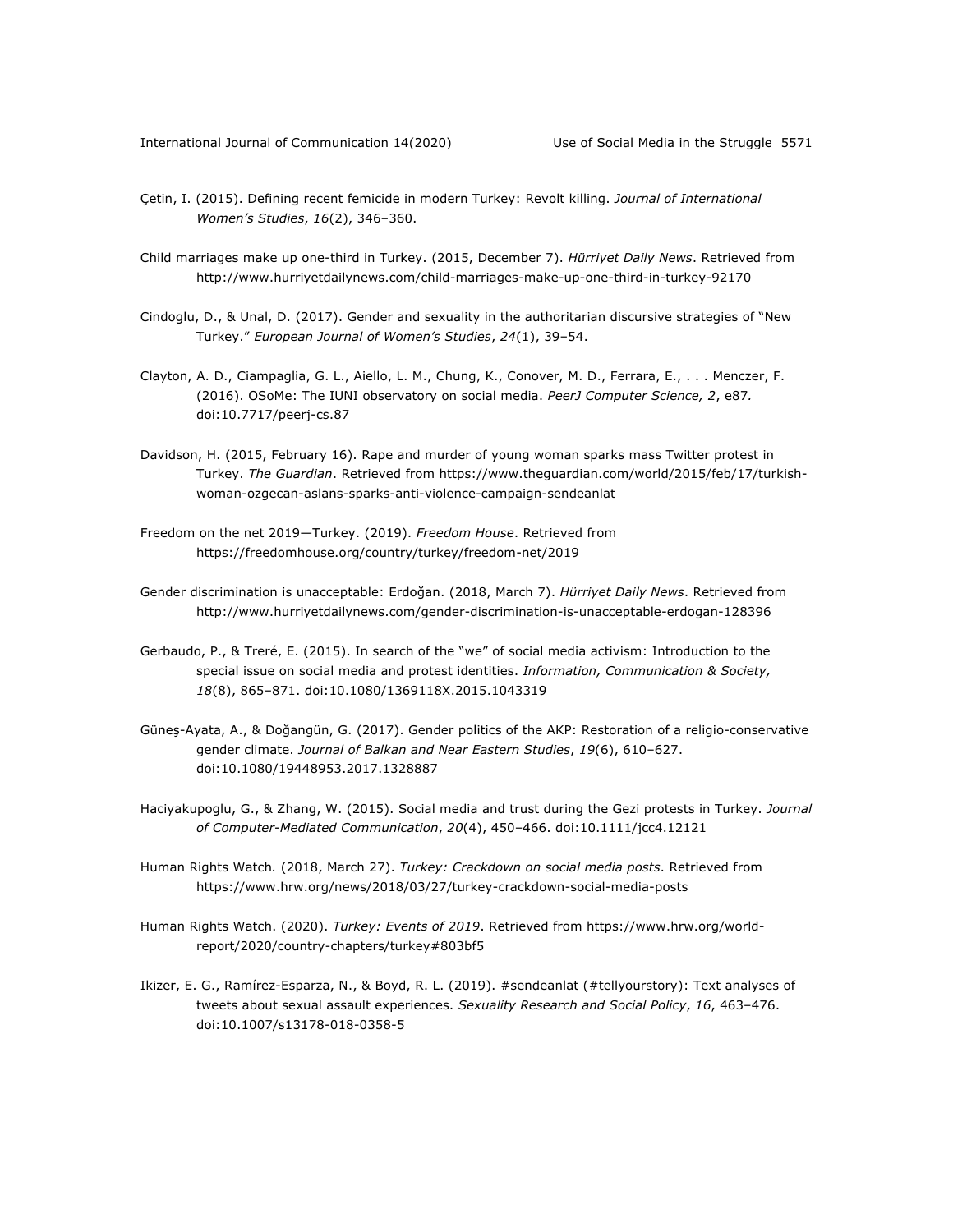- Is life getting worse for women in Erdoğan's Turkey? (2015, March 4). BBC. Retrieved from https://www.bbc.com/news/world-europe-31709887
- "Istanbul convention: All member states must ratify it without delay, say MEPs." (2019, November 28). *European Parliament.* Retrieved from https://www.europarl.europa.eu/news/en/pressroom/20191121IPR67113/istanbul-convention-all-member-states-must-ratify-it-without-delaysay-meps
- Istanbul man who attacked woman "for wearing shorts" given over three years in jail. (2018, March 11). *Hürriyet Daily News*. Retrieved from http://www.hurriyetdailynews.com/istanbul-man-whoattacked-woman-for-wearing-shorts-given-over-three-years-in-jail-128550
- Johri, A., Karbasian, H., Malik, A., Handa, R., & Purohit, H. (2018). *How diverse users and activities trigger connective action via social media: Lessons from the Twitter hashtag campaign #ILookLikeAnEngineer*. Retrieved from https://arxiv.org/abs/1804.09226
- Jones, D. (2019, March 8). Women's day spurs feminist protests across Turkey. Retrieved from https://www.voanews.com/europe/womens-day-spurs-femicide-protests-across-turkey
- Kadın Cinayetlerini Durduracağız Platformu. (2019, January 7). *440 women were murdered and 317 women were sexually assaulted*. Retrieved from http://kadincinayetlerinidurduracagiz.net/veriler/2870/440 women-were-murdered-and-317-women-were-sexually-assaulted
- Kandiyoti, D. (2016). Locating the politics of gender: Patriarchy, neo-liberal governance and violence in Turkey. *Research and Policy on Turkey*, *1*(2), 103–118. doi:10.1080/23760818.2016.1201242
- Kharroub, T., & Bas, O. (2016). Social media and protests: An examination of Twitter images of the 2011 Egyptian revolution. *New Media & Society*, *18*(9), 1973–1992. doi:10.1177/1461444815571914
- Lapeska, D. (2020, January 12). Can Turkey curb violence against women and put more women to work? Ahval. Retrieved from https://ahvalnews.com/turkey-women/can-turkey-curb-violence-againstwomen-and-put-more-women-work
- Man sentenced to three years in jail for kicking woman on Istanbul bus "for wearing shorts." (2017, September 7). *Hürriyet Daily News*. Retrieved from http://www.hurriyetdailynews.com/mansentenced-to-three-years-in-jail-for-kicking-woman-on-istanbul-bus-for-wearing-shorts--117679
- Mat, F. (2018, August 3). Turkey: The map of violence against women. *Osservatorio Balcani e Caucaso Transeuropa*. Retrieved from https://www.balcanicaucaso.org/eng/Areas/Turkey/Turkey-themap-of-violence-against-women-185984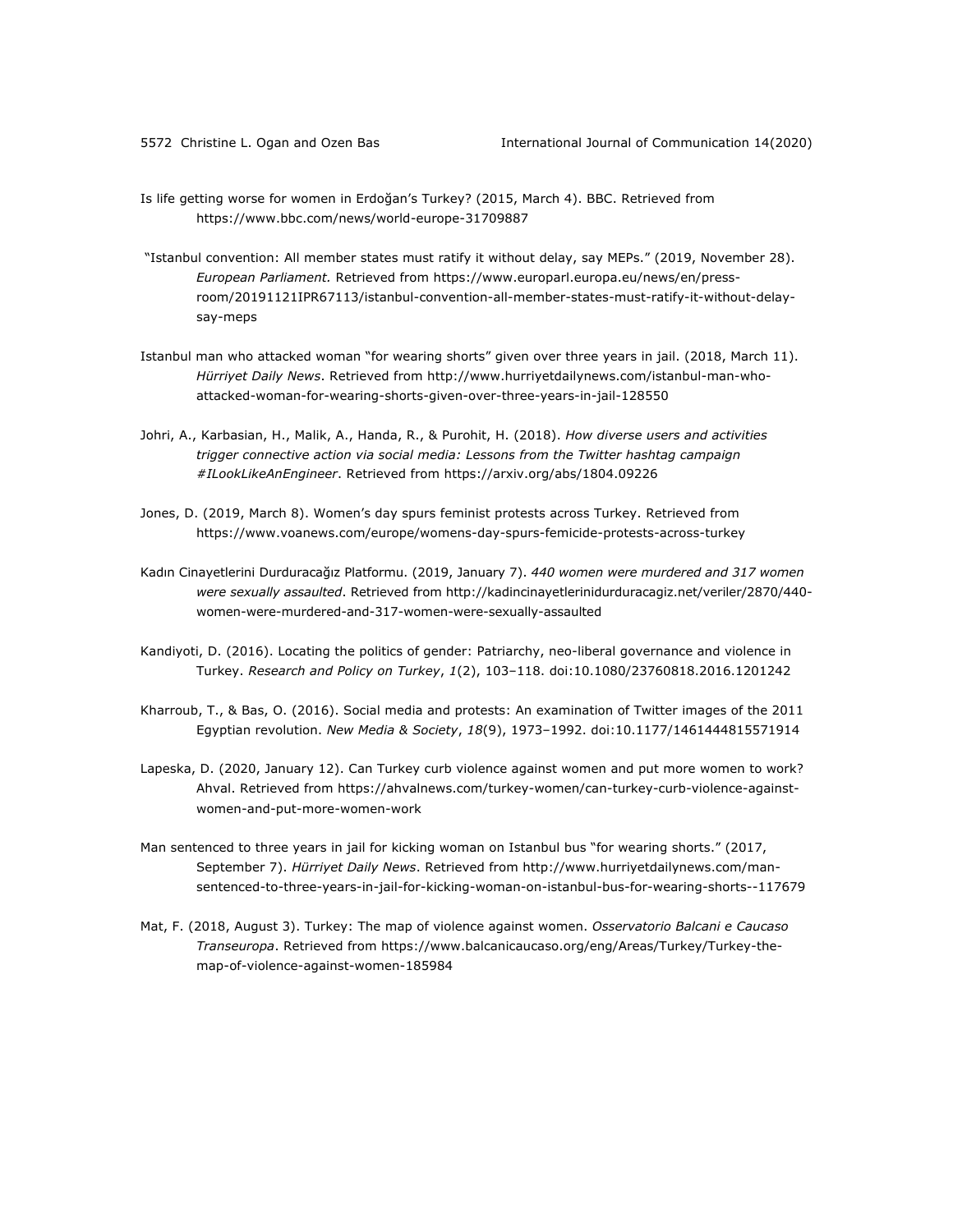- Mortimer, J. (2019, February 25). Turkish woman's murder trial makes waves in public opinion. *Al-Monitor*. Retrieved from https://www.al-monitor.com/pulse/originals/2019/02/turkey-murdertrial-makes-waves-in-public-opinion.html
- OECD Development Center. (2019). *Social institutions and gender index*. Retrieved from https://www.genderindex.org/wp-content/uploads/files/datasheets/2019/TR.pdf
- Ogan, C., & Varol, O. (2017). What is gained and what is left to be done when content analysis is added to network analysis in the study of a social movement: Twitter use during Gezi Park. *Information, Communication & Society*, *20*(8), 1220–1238. doi:10.1080/1369118X.2016.1229006
- Papacharissi, Z. (2015). *Affective publics: Sentiment, technology, and politics*. New York, NY: Oxford University Press.
- Papacharissi, Z. (2016). Affective publics and structures of storytelling: Sentiment, events and mediality. *Information, Communication & Society*, *19*(3), 307–324. doi:10.1080/1369118X.2015.1109697
- Papaioannou, T., & Olivos, H. E. (2013). Cultural identity and social media in the Arab Spring: Collective goals in the use of Facebook in the Libyan context. *Journal of Arab & Muslim Media Research*, *6*(2–3), 99–114. doi:10.1386/jammr.6.2-3.99\_1
- Political affiliations. (2020). *Media Ownership Monitor Turkey*. Retrieved from http://turkey.momrsf.org/en/findings/political-affiliations/
- Sandoval-Almazan, R., & Gil-Garcia, J. R. (2014). Towards cyberactivism 2.0? Understanding the use of social media and other information technologies for political activism and social movements. *Government Information Quarterly*, *31*(3), 365–378. doi:10.1016/j.giq.2013.10.016
- Segerberg, A., & Bennett, W. L. (2011). Social media and the organization of collective action: Using Twitter to explore the ecologies of two climate change protests. *The Communication Review*, *14*(3), 197–215. doi:10.1080/10714421.2011.597250
- Shaheen, K., & Saracoglu, G. (2017, December 25). Turkey's waning fertility threatens Erdoğan's vision of strength. *The Guardian*. Retrieved from https://www.theguardian.com/world/2017/dec/25/ turkey-fertility-secular-religious-divide-erdogan-population-growth
- Tremblay, P. (2019, March 21). Has misogyny become the official state policy in Turkey? *Al-Monitor.* Retrieved from https://www.al-monitor.com/pulse/originals/2019/03/turkey-why-is-erdoganalienating-women.html
- Turkey president Erdogan: Women are not equal to men. (2014, November 24). *BBC News.* Retrieved from https://www.bbc.com/news/world-europe-30183711